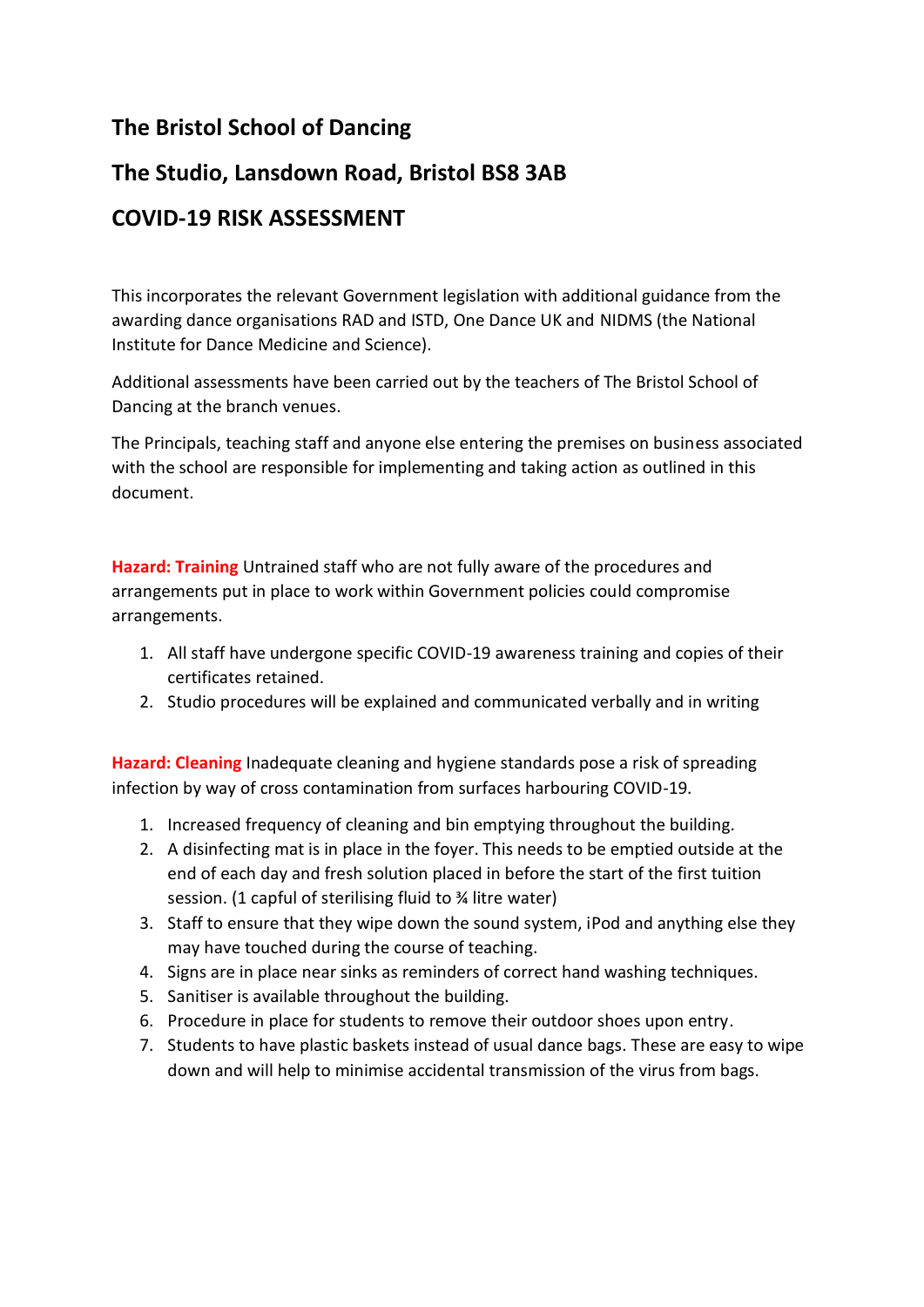**Hazard: Entering/Exiting** Risk of transmission between teachers, parents and students

- 1. Students asked to wait outside the premises in a sensible way with those aged 11 and over to wear face masks when entering and exiting.
- 2. Only the class teacher and participating students are allowed in the building.
- 3. Dressing room door to be fixed open when entry and exit are in progress. Door to be shut once a class has started.
- 4. Crowding whilst waiting for classes is not permitted.
- 5. Windows, foyer door and all three studio doors to be kept open in line with regulations. They should only be opened and touched by staff.
- 6. Students and staff reminded to use hand sanitiser/wash hands when entering and exiting the premises. Staff to also wash/sanitise hands at regular intervals.
- 7. Students to arrive already wearing dance uniform and with no heavy bags and coats.
- 8. Students will only enter the dressing room when instructed to do so by the teacher.
- 9. Students will be dismissed in a controlled way by the teacher to avoid overcrowding.

**Hazard: Studio** Groups with close proximity causing a higher risk of transmission.

- 1. A numbering system may be used with students to be directed to a number and to place their plastic basket with belongings by the number.
- 2. Any extra cleaning should pay particular attention should be paid to where the floor meets the walls.
- 3. Floor markings may be used at the teacher's discretion to assist with spacing.
- 4. Temperature checks may be made with a non-contact thermometer that is kept in the Office.
- 5. Parents/guardians to comply with the conditions as outlined in the registration form to ensure that no student with a cough, cold, temperature or any viral symptoms attends class.
- 6. Wherever possible, all communication should be done via email.
- 7. Limited sharing of props which should be disinfected after use.
- 8. Any lost property items are to be disposed of at the end of each day.
- 9. 12. Students should not dance in bare feet.

**Hazard: First Aid** Increased risks of COVID-19 transmission during provision of First Aid

- 1. Aprons, gloves, masks and visors are available on the teachers' table by the sound system.
- 2. When using a mask, it must cover the bridge of the nose and fit snugly under the chin.
- 3. First Aiders should clean their hands thoroughly with soap and water or sanitiser before putting on and after removing PPE.